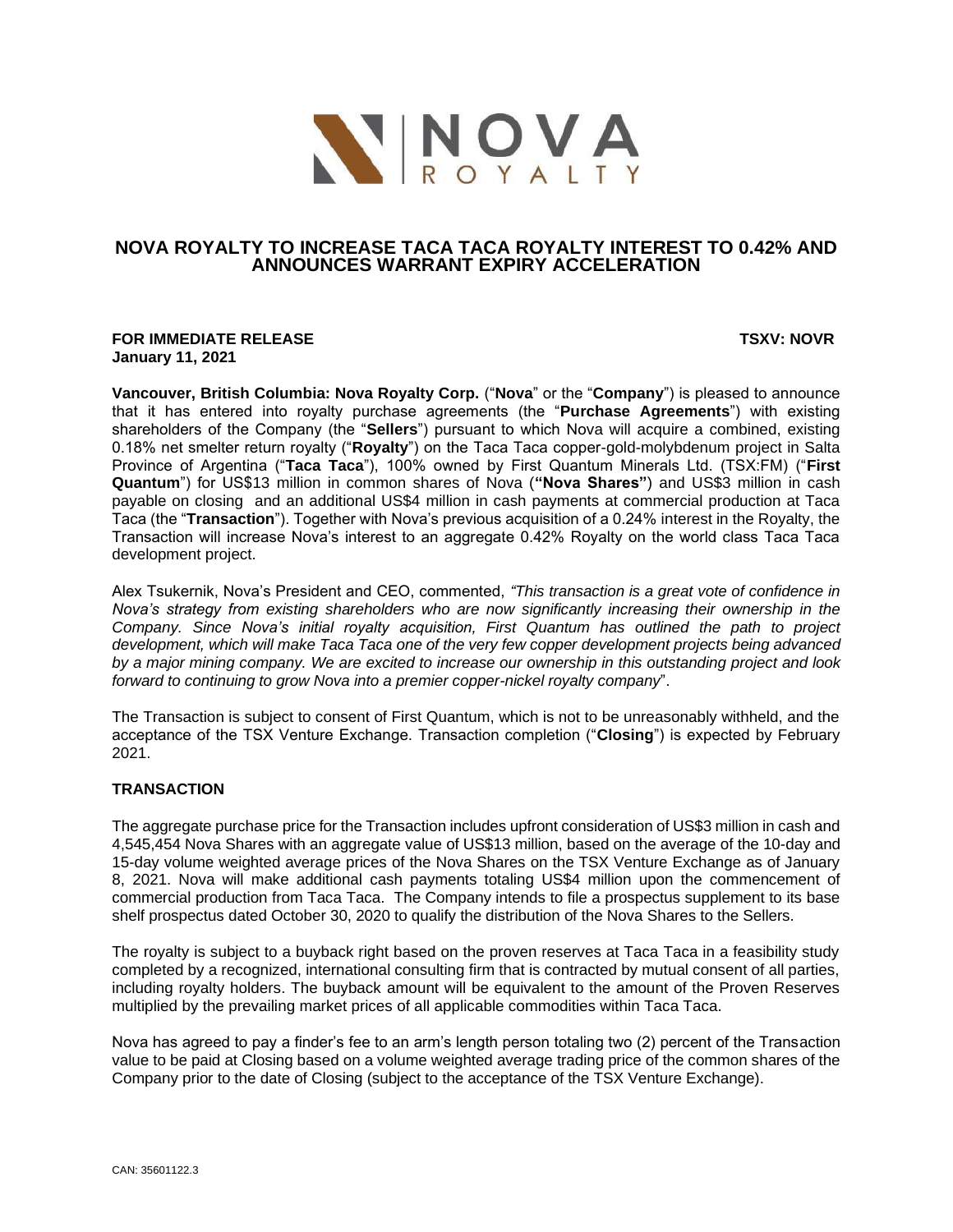## **TACA TACA**

Taca Taca is a porphyry copper-gold-molybdenum project located in the Puna (Altiplano) region of Salta Province, northwestern Argentina, approximately 55 kilometers east of the Chilean border and 90 kilometers east of Escondida, the world's largest copper mine.

On November 30, 2020, First Quantum announced a maiden reserve of 7.7 million tonnes of copper, an updated measured & indicated resource of 9.45 mm tonnes, an initial mine life of 32 years, and a timetable to consider a production decision for Taca Taca in 2023-2024.

First Quantum provided the following reserve and resource information at Taca Taca:

| <b>Classification</b>        | Tonnes<br>(Mt) | Cu grade<br>(%) | Mo grade<br>$(\%)$ | Au grade<br>(g/t) | Cu metal<br>(kt) | Mo metal<br>(kt) | Au metal<br>(koz) |
|------------------------------|----------------|-----------------|--------------------|-------------------|------------------|------------------|-------------------|
| Proven                       | 408.3          | 0.59            | 0.016              | 0.13              | 2.401.6          | 63.3             | .749.8            |
| Probable                     | .350.2         | 0.39            | 0.011              | 0.08              | 5.333.1          | 150.2            | 3.336.9           |
| <b>Proven &amp; Probable</b> | .758.5         | 0.44            | 0.012              | 0.09              | 7.734.7          | 213.5            | 5.086.7           |

#### **Mineral Reserve statement as at October 2020**

*Note: The estimated mineral reserve was determined using metal prices of \$3.00/lb for copper, \$12.00/lb for molybdenum, and \$1,200/oz for gold. The actual marginal cut-off grade for the mineral reserve varies according to the copper recovery assigned to various mineralogical groupings. However, the overall average marginal copper cut-off grade is in the order of 0.13% Cueq*

| <b>Classification</b>          | <b>Volume</b><br>(Mbcm) | <b>Tonnes</b><br>(Mt) | <b>Density</b><br>$(t/m^3)$ | Cu<br>grade<br>(%) | Mo<br>grade<br>$(\%)$ | Au<br>grade<br>(g/t) | Cu metal<br>(kt) | Mo metal<br>(kt) | Au<br>metal<br>(koz) |
|--------------------------------|-------------------------|-----------------------|-----------------------------|--------------------|-----------------------|----------------------|------------------|------------------|----------------------|
| Measured                       | 157.7                   | 421.5                 | 2.67                        | 0.60               | 0.016                 | 0.14                 | 2.542.8          | 67.02            | .852.6               |
| Indicated                      | 671.6                   | 1.781.8               | 2.65                        | 0.39               | 0.011                 | 0.07                 | 6.908.0          | 197.52           | 4,199.5              |
| Measured &<br><b>Indicated</b> | 829.3                   | 2.203.3               | 2.66                        | 0.43               | 0.012                 | 0.09                 | 9.450.7          | 264.54           | 6,052.1              |
| Inferred                       | 269.4                   | 716.9                 | 2.66                        | 0.31               | 0.009                 | 0.05                 | 2.206.0          | 65.15            | .182.7               |

#### **Mineral Resource statement as at October 2020**

*Note: The copper equivalent cut-off ("Cueq") grade accounts for a \$3.00/lb copper price, a \$1,200/oz gold price, and a \$12.00/lb*  molybdenum price. Inventory and classification are guided by the design ultimate pit. The stated mineral resource includes the mineral *reserve.*

First Quantum has filed a National Instrument 43-101 – *Standards of Disclosure for Mineral Projects* ("**NI 43-101**") technical report titled "Taca Taca Project Salta Province, Argentina" dated November, 2020 (the "**Report**"). The Report documents an updated mineral resource model and a significant maiden mineral reserve estimate derived from an open pit mine design and plan which contemplates processing throughput of up to 60 million tonnes per annum through a conventional flotation circuit with a mine life of approximately 32 years. The recovered copper reaches a peak of approximately 275,000 tonnes within the first ten years of operations.

First Quantum reports that a decision to proceed with the construction of Taca Taca is expected in 2023 or 2024.

### **ACCELERATION OF WARRANTS**

Nova is also electing to accelerate the expiry of certain outstanding common share purchase warrants of the Company exercisable at prices of \$0.40 and \$1.00 per Nova Share (the "**Warrants**"). Pursuant to the terms of the Warrants, in the event that the closing price of the Nova Shares is greater than \$1.00 or \$1.25 per Nova Share for twenty (20) consecutive trading days at any time after the issue date (the "**Acceleration Trigger**"), the Company may accelerate the expiry date of the Warrants by providing written notice, or by way of news release in lieu of written notice, to the holders of such Warrants such that the Warrant will expire on the 30th day following the date of notice thereof given to the holder (the "**Expiry Date**"). The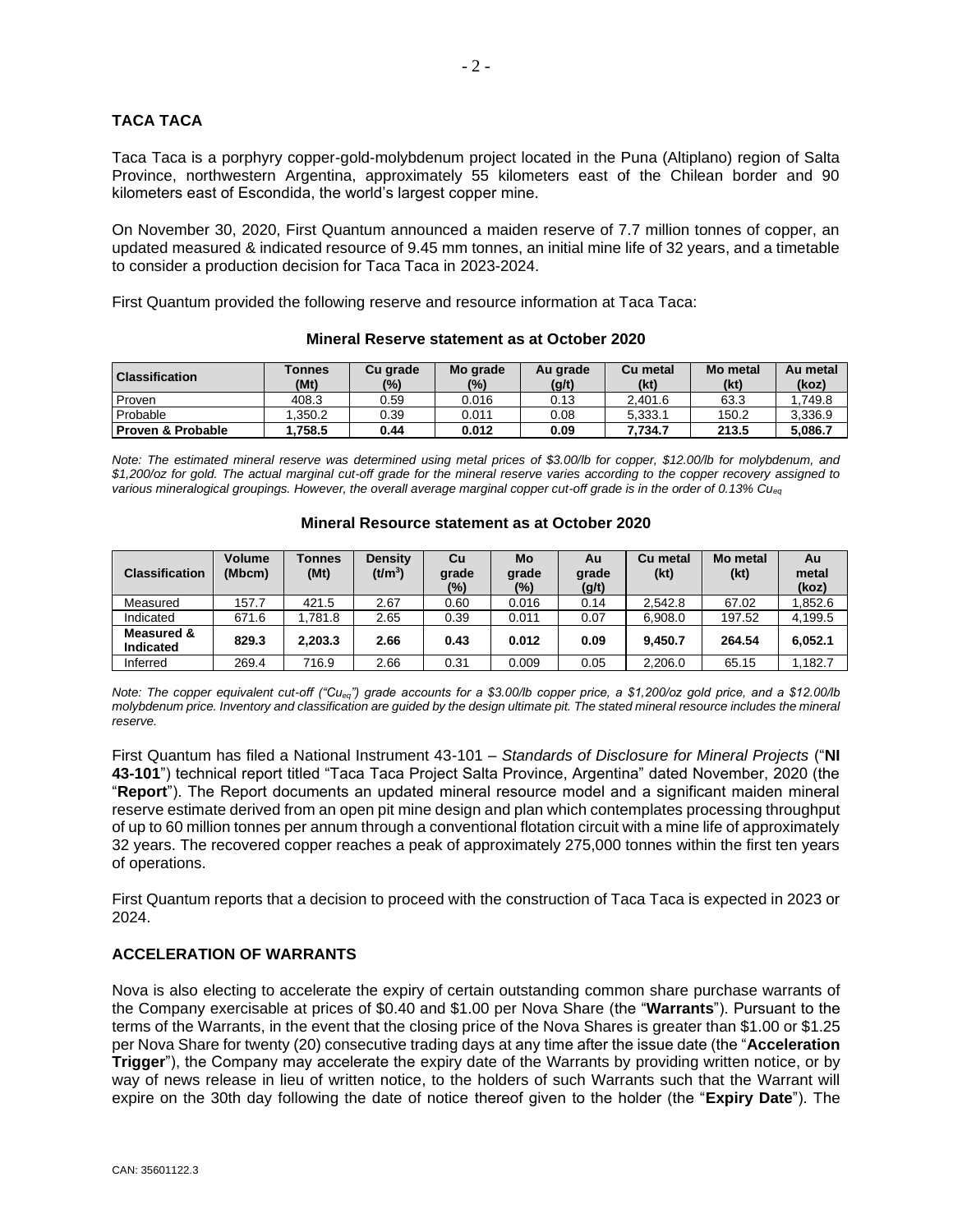Company confirms that prior to the date hereof, an Acceleration Trigger has occurred. In accordance with the terms of the Warrants, the Company hereby provides notice to the holders of Warrants that the Acceleration Trigger has occurred and that the Company is exercising its right to accelerate the expiry of the Warrants. Accordingly, the Expiry Date is now set for 4:00 p.m. (Vancouver time) on February 10, 2021, being the 30th day following the date of this news release. Any Warrants remaining unexercised after the Expiry Date will expire and be of no force and effect.

As of January 8, 2021, 5,923,186 Warrants to purchase Nova Shares have yet to be exercised. Accordingly, if all of the outstanding Warrants are exercised, gross proceeds to the Company will total approximately \$5,582,686. The proceeds from the exercise of the Warrants will be primarily used by the Company to continue to execute on its growth strategy, as well as for general corporate and working capital purposes.

Holders may exercise the Warrants before the Expiry Date by observing the process as set out in the Warrant certificates. The contact information for the exercise of the Warrants is William Tsang, Chief Financial Officer at Nova Royalty Corp., Suite 501, 543 Granville Street, Vancouver, British Columbia, V6C 1X8 and can be reached at info@novaroyalty.com.

### **About Nova**

Nova is a royalty company focused on providing investors with exposure to the key building blocks of clean energy – copper and nickel. The Company is headquartered in Vancouver, British Columbia and is listed on the TSX Venture Exchange under the trading symbol "NOVR".

### **Qualified Person**

Technical information contained in this news release originates in the public disclosure set out above and has been reviewed and approved by Christian Rios, AIPG Certified Professional Geologist, Advisor to Nova and a Qualified Person as defined in National Instrument 43-101 Standards of Disclosure for Mineral Projects.

### **Technical and Third-Party Information**

The disclosure in this press release relating to Taca Taca is based on information publicly disclosed by the owners or operators of this property and information/data available in the public domain as at the date hereof and none of this information has been independently verified by Nova. Specifically, as a royalty holder, Nova has limited, if any, access to the property subject to the Royalty. Although Nova does not have any knowledge that such information may not be accurate, there can be no assurance that such third party information is complete or accurate. Some information publicly reported by the operator may relate to a larger property than the area covered by Nova's royalty interest. Nova's royalty interests often cover less than 100% and sometimes only a portion of the publicly reported mineral reserves, mineral resources and production of a property.

### **ON BEHALF OF NOVA ROYALTY CORP.,**

(signed) "Alex Tsukernik"

President and Chief Executive Officer Phone: (604) 696-4241 Email: [info@novaroyalty.com](mailto:info@novaroyalty.com) Website: [www.novaroyalty.com](http://www.novaroyalty.com/)

*Neither the TSX Venture Exchange nor its Regulation Service Provider (as that term is defined in the policies of the TSX Venture Exchange) accepts responsibility for the adequacy or accuracy of this release.*

## *Cautionary Note Regarding Forward-Looking Statements*